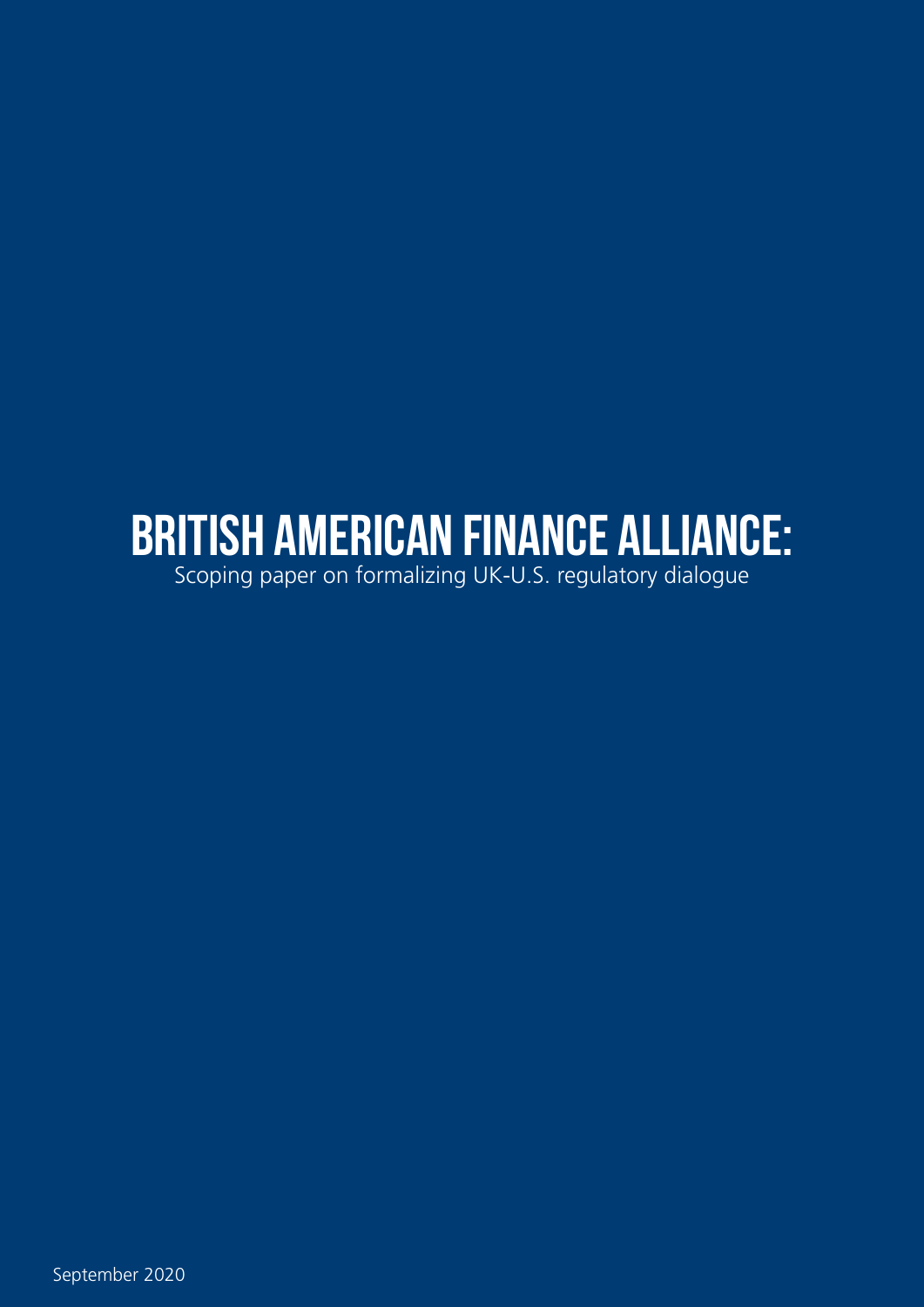## Executive Summary

The Financial and Regulatory Working Group (FRWG) presents a unique, unrealized opportunity to establish a new gold standard in cross-border regulatory coordination and supervisory cooperation between the United Kingdom (UK) and the United States (U.S.). In this paper, the British American Finance Alliance (BAFA) looks to help policymakers establish a new, robust mechanism through which coordination and cooperation can take place.

Our interest in regulatory cooperation is grounded in a desire to see improved and more consistent regulatory outcomes. More compatible regulatory outcomes, in turn, provide a strong basis for cross-border investment, growth and job creation across the entire economy – agriculture, manufacturing and services. We believe the model for regulatory cooperation set out in our paper will provide a robust foundation for stronger economic outcomes.

The COVID-19 crisis strengthens the case and opportunity for greater UK-U.S. regulatory cooperation. Minimizing market fragmentation as global economies re-open for business will be central. UK-U.S. regulatory dialogue will be an important element. COVID-19 has highlighted the importance of sound regulatory practices in key policy areas such as prudential standards. Greater systematic cooperation in these areas will ensure a more robust global recovery.

Most barriers preventing cross-border trade and investment in financial and professional services in the 21st century are regulatory in nature. For a rapidly evolving and heavily regulated industry such as financial services, regulation – and the mechanism through which the UK and U.S. discuss it - is therefore an essential component in the re-defining of the UK-U.S. relationship.

BAFA recognizes there has been a long-standing debate – in which most of our members have participated over many years – regarding what is the appropriate relationship between regulatory cooperation and trade agreements. BAFA believes that a 'first best' solution would be for a UK-U.S. trade agreement to include provisions establishing a framework for continuing the existing UK-U.S. financial regulatory working group. However, the organization and governance of the regulatory cooperation group – as well as its areas of substantive focus - should be established outside of the trade text, in a separate understanding, possibly building on how the FRWG already operates.

The FRWG can play a key role in promoting effective and pragmatic solutions to regulatory challenges on a number of priority topics. Some of these are 'live' issues that countries are wrestling with now. But a truly robust regulatory cooperation mechanism should be built to process future or fast evolving issues such as technology.

While there are positive features in existing cross-border regulatory mechanisms between the UK and U.S., more should be done to achieve a truly 'gold standard' arrangement. Presently, the existing FRWG mechanism tends to be fluid without a clear process. There are merits to having flexibility but there is a risk that processes lack predictability and transparency. In this paper, BAFA sets out several features that the FRWG should explicitly adopt:

- Successful regulatory cooperation requires robust stakeholder engagement including with industry groups. The FRWG should therefore promote open and direct engagement with industry to facilitate identifying and addressing cross-border issues early in the process. The formalization of procedures related to both the FRWG itself and its dialogue with BAFA will serve to enhance the efficiency of the process and signal an enduring commitment to regulatory cooperation and industry engagement.
- The regulatory cooperation process should be dynamic and underpinned by regular, formal meetings.
- The titles of core members involved in the dialogue and the departments and agencies they represent for their jurisdiction.
- The FRWG should commit to sharing more detailed meeting outcomes, helping establish a virtuous and more continuous process.

We believe the model for regulatory cooperation set out in our paper will provide a robust foundation towards stronger regulatory coherence and better economic outcomes. We hope policymakers on both sides of the Atlantic will engage with us to discuss translating this vision into a practicable reality.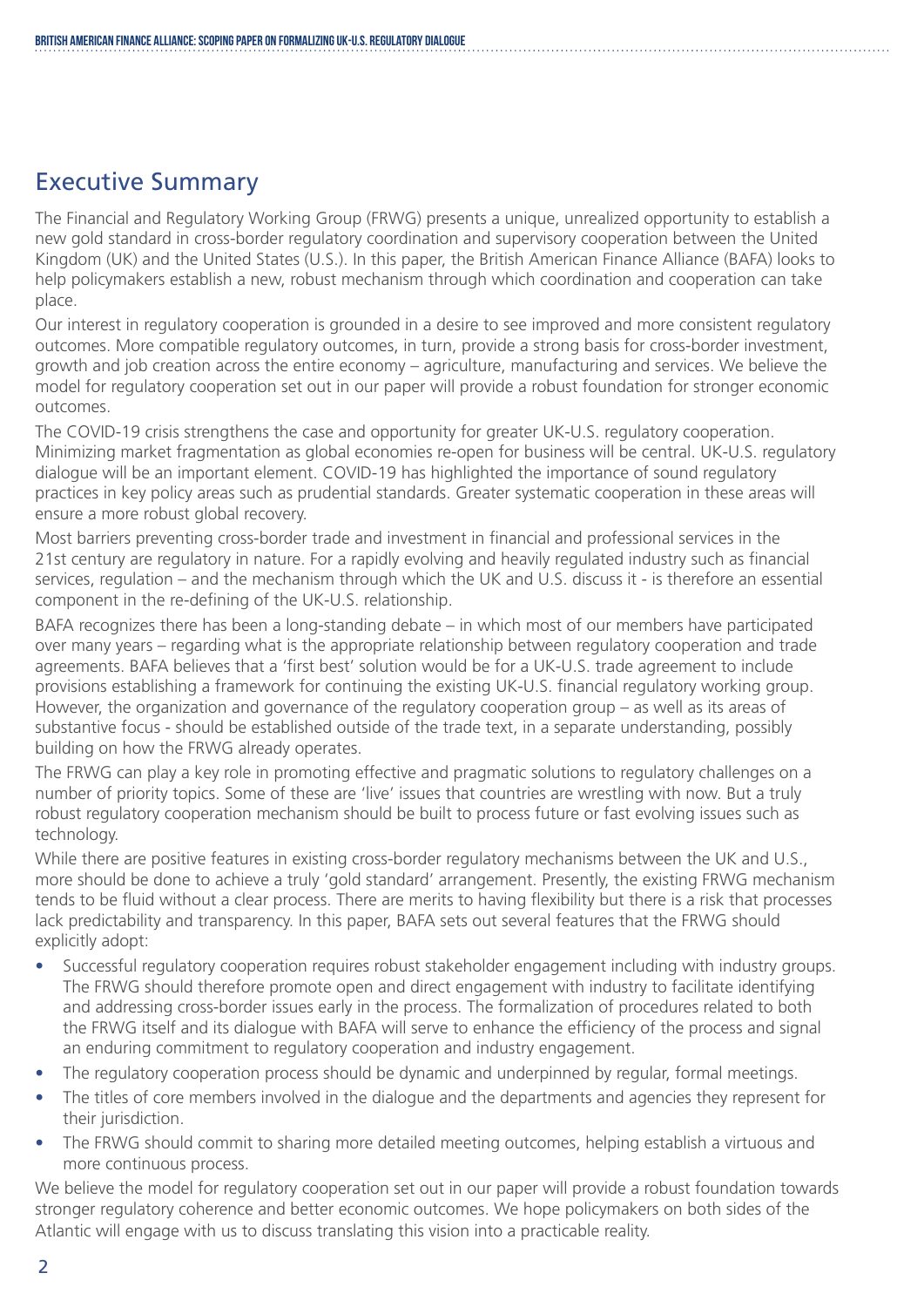## Introduction

In April 2018, HM Treasury (HMT) and the U.S. Department of the Treasury (UST) announced<sup>1</sup> the formation of a U.S.-UK Financial Regulatory Working Group (FRWG), to promote financial regulatory cooperation and increased compatibility between the countries' regulatory frameworks.

In September 2018, 17 UK and U.S. business representation organizations formed the UK-U.S. Financial and Related Professional Services Industry Coalition with the aim of actively contributing specific industry input into the FRWG as well as providing an industry perspective to the ongoing trade and investment discussions between the United Kingdom and the United States. In two years, the Coalition has extended its membership to over 20 associations and relaunched as the British American Finance Alliance (BAFA).

This paper sets out BAFA's vision for UK-U.S. regulatory dialogue and advocates that mechanisms for coordination with the financial and professional services sector be built into the FRWG process. It also highlights potential opportunities and issues that should be featured on the FRWG agenda.

## The unique opportunity

The redefining of the UK-U.S. relationship presents a unique opportunity to establish a new gold standard in cross-border regulatory and supervisory cooperation. A UK-U.S. Free Trade Agreement (FTA) has the potential to align political support around a long-term vision for these efforts. Regardless of whether both sides achieve an FTA, there is an existing opportunity to repurpose the FRWG as the robust, long-term mechanism through which that coordination and cooperation takes place and unintended market access barriers can be avoided – to date, this group's work has focused largely on bilateral Brexit-related issues. This opening is unique for three inter-related reasons:

- The UK and U.S. are both market-oriented economies that are home to the world's two leading financial centres. They offer comparable regulatory approaches, use a common language and have a higher ratio of capital market finance compared with other jurisdictions. That context provides a solid foundation for future co-operation.
- Political goodwill and, arguably, uniquely strong levels of trust between financial regulatory and supervisory authorities provide a climate conducive to developing an ambitious future relationship.
- The importance of these two countries to international finance means that decisions they make together will have an impact well beyond their respective borders. Their markets' size and significance would mean that a high-quality regulatory direction from the UK and U.S. could 'spill over' to other markets benefiting both financial centres.

This opportunity will not be realized without a significant investment in advocacy by the industry. The public sector is focussed on the response and recovery from the COVID-19 pandemic and economic crisis. In the U.S., much of the focus is on the relationship with China, and the 2020 U.S. presidential and congressional elections. In the UK, efforts are focused on readying the country for the end of the transition period from the European Union (EU).

<sup>1.</sup> U.S. Department of the Treausry, 'U.S.-UK Financial Regulatory Working Group Joint Statement', (September 2018) available at: https://home. treasury.gov/news/press-releases/sm485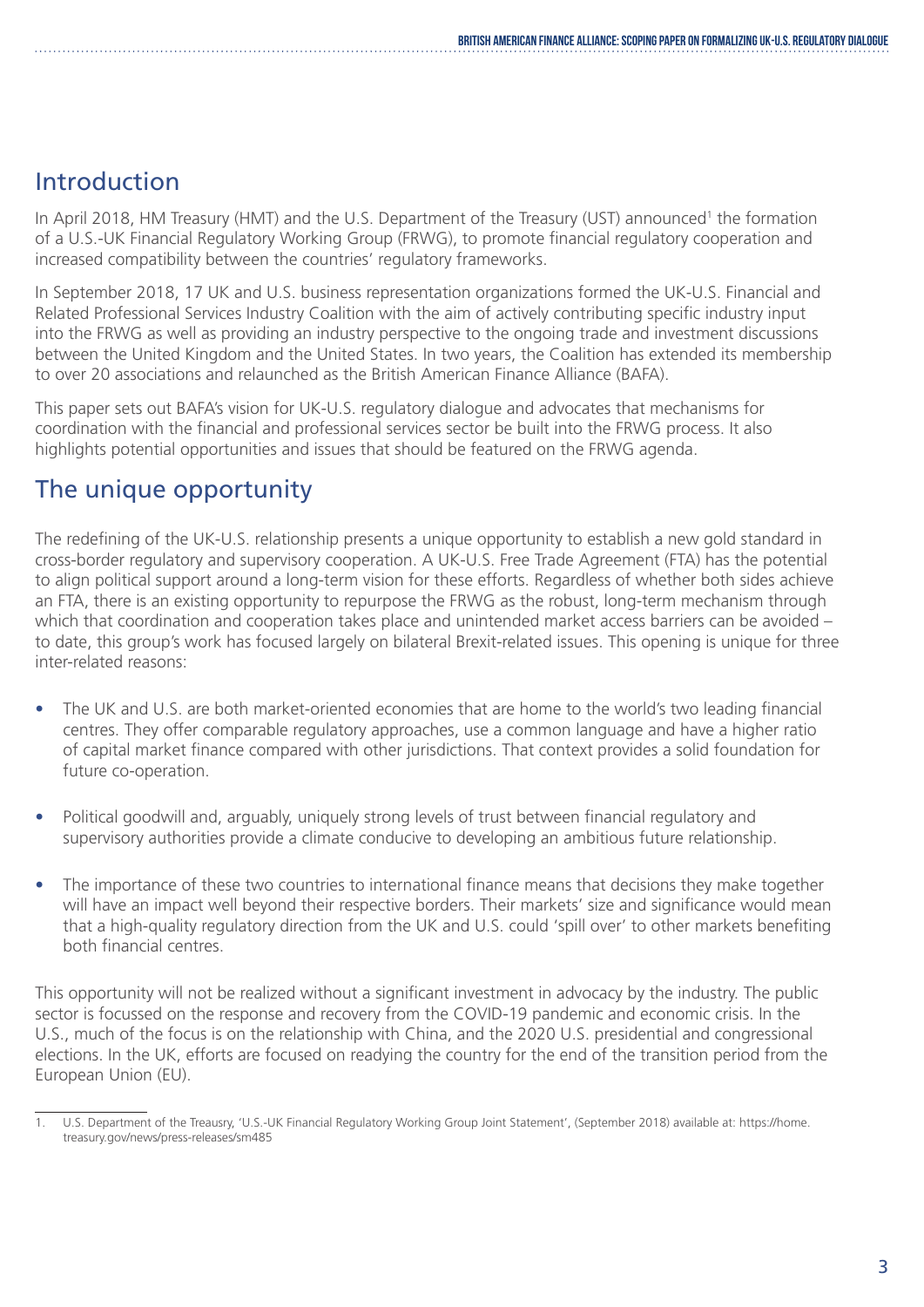It is therefore important that the future UK-U.S. bilateral regulatory relationship be established as a high enough priority to transcend alternative outcomes in those national contexts and deliberations. Developing a long-term vision for this relationship will be central in achieving this ambition.

## Achieving gold standard regulatory cooperation

In today's economy, many barriers and frictions preventing cross-border trade and investment in financial and professional services are regulatory in nature rather than the consequence of 'classic' trade barriers. This is particularly true for services where tariffs and quotas typically do not apply.

For a rapidly evolving and heavily regulated industry such as financial services, regulation is therefore an essential component in the re-defining of the UK-U.S. relationship.

There are positive features in existing cross-border regulatory mechanisms between the UK and the U.S. The FRWG has been effective as a forum for addressing Brexit-related concerns. Looking ahead, more could be done to achieve a truly 'gold standard' forward-facing arrangement.

We believe that by establishing the right parameters and repurposing the FRWG behind a long-term vision, regulatory dialogue will reduce cross-border frictions between the UK and U.S., bolster cross-border investment, and support stronger economic growth and job creation for both parties.

In that spirit, what follows are several building blocks that could support this repurposing and help establish a vision for effective bilateral regulatory cooperation through the FRWG.2

### Regulatory cooperation in a trade agreement

As the UK and U.S. negotiate an FTA, which will include provisions on financial services, it is relevant to consider the relationship between the trade agreement and the financial regulatory working group and its impact in promoting cross-border regulatory cooperation.

The FRWG is an existing forum that involves dialogues most appropriately held between the key financial regulators, rather than trade experts. However, it is important to consider whether the UK-U.S. trade agreement can further the goals of the FRWG – and international regulatory cooperation more generally – through a formal framework, or reference, in the context of the trade agreement.

The key objective within this is consistent regulatory coordination and cooperation between the UK and the U.S. – to the extent that can be achieved. Such cooperation will underpin the identification and reduction of unintended market access barriers to financial services providers, and underpin the existing mutual support of each other in international regulatory fora. Trade agreements are critical tools to promote cross-border commerce through robust market access and cross-border services commitments. Existing international agreements present a range of options based on differing ambitions for regulatory harmonization. The European Union's Single Rulebook, with the objective of creating a high-level of harmonization through a suite of prudential rules, is the most comprehensive example of achieving consistency across financial regulatory approaches. The EU-Japan Economic Partnership Agreement (EPA) takes a different approach through its regulatory cooperation Annex 8-A. This seeks to establish the principles for ongoing regulatory cooperation underpinned by international standards. Importantly, this latter approach does not limit the sovereignty of national regulators.

<sup>2.</sup> BAFA also supports inclusion of measures to promote deference and substituted compliance alongside measures for UK-U.S. regulatory coordination and supervisory cooperation, but that is beyond the scope of this paper.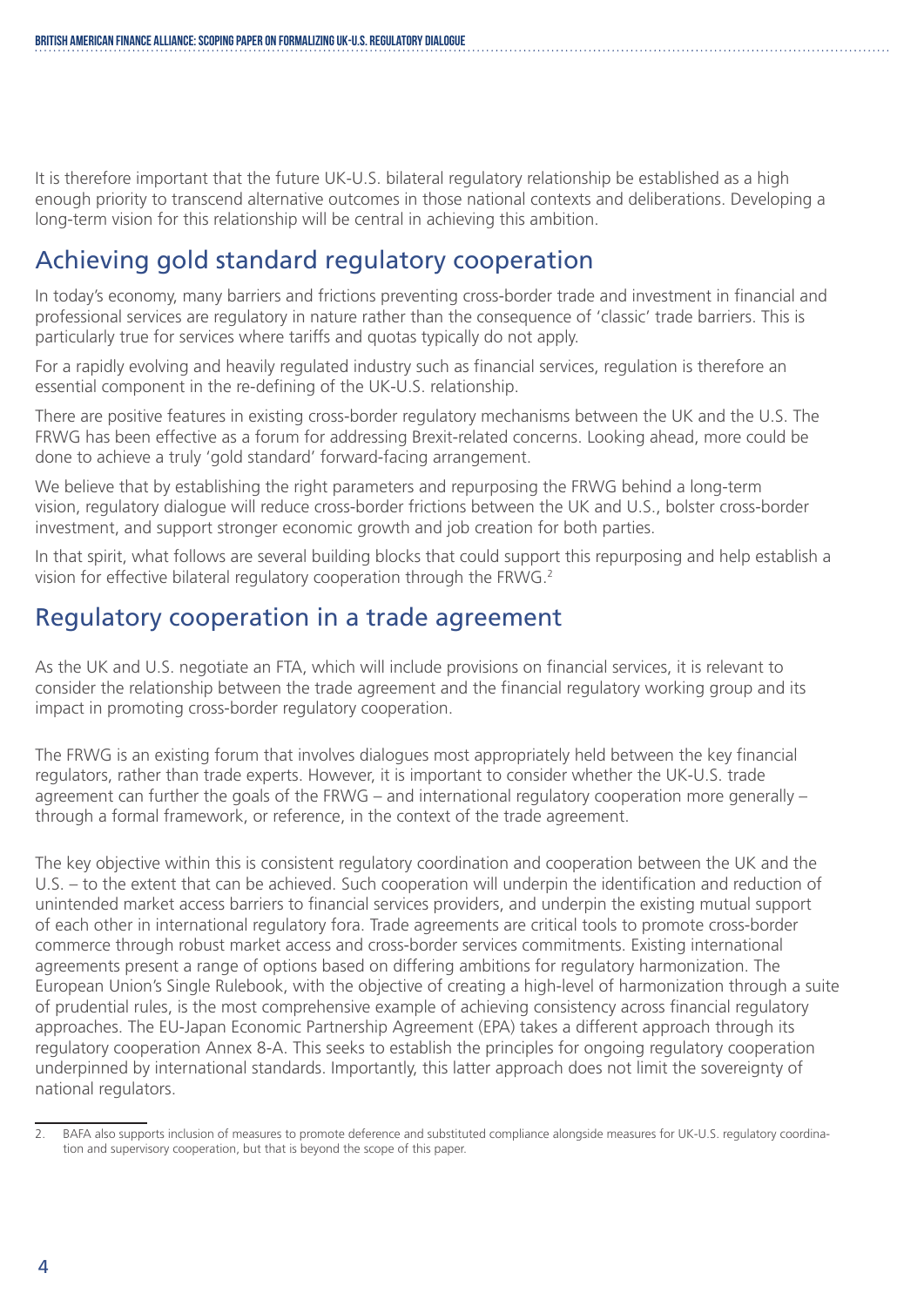In the UK-U.S. case, securing commitments to regulatory and supervisory cooperation, and a firm willingness to work towards achieving coherence when it is productive and mutual recognition when coherence is not productive, should not impinge on national independent institutions' rights to regulate.

Enshrining in a trade agreement a framework for regulatory cooperation dialogues would provide greater regulatory and market certainty for ongoing regulatory cooperation and would clearly signal firm commitment to avoid unintended market access barriers that have arisen from regulatory measures. Furthermore, embedding the principles of this regulatory cooperation within an agreement, and grounding in law commitments to the use of deference, substituted compliance and similar methods, would be of value in defining both parties' collaborative spirit.

It is also crucial that the two sides have the flexibility to deliver regulatory cooperation in a fast- changing world, and that the relevant financial experts continue to address these challenges. Constraining that cooperation rigidly solely within a trade agreement would not guarantee that dialogues could keep up with changes in technology, international regulatory architectures and political and societal changes. It is also vital that this regulatory cooperation takes place in an expert forum and is undertaken by the regulatory agencies whose independence, autonomy and technical expertise are vital to financial stability. It is also crucial this process is not subject to trade arbitration and that it permits full participation by the affected industries.

**BAFA therefore recommends that a 'first best' solution would be for a trade agreement to include provisions establishing a framework to continue the existing UK-U.S. FRWG, or a similar UK-U.S. regulatory forum. A trade agreement would include the principles which this framework should seek to implement. In addition, this framework should include trade agreement provisions to foster opportunities for stakeholder engagement and transparency, while making clear that any decisions of this regulatory working group would not be subject to the dispute resolution or arbitration provisions of the trade agreement. The organization and governance of the regulatory cooperation group should be established outside of the trade text (based on the principles and issues discussed in this paper) in a separate understanding, possibly building on how the FRWG already operates. Finally, it should have a clear mandate to consider and resolve unintended market access barriers to the greatest extent possible while maintaining high prudential outcomes.**

#### **Box 1: The Future of UK-U.S. Trade and Investment in Financial and Professional Services**

A new UK-U.S. financial and professional services relationship must be forged on the dual tracks of regulatory cooperation and trade and investment. Both present huge opportunities for these two economies to use their unique cross-border relationship to lay a foundation for greater prosperity. These two pillars can also be reinforcing and complementary.

UK-U.S. trade and investment in financial and professional services is already significant. For example, the U.S. exports around \$16bn worth of financial services to the UK per annum – 70% more than it exports to USMCA partners, Canada and Mexico, combined. The UK, in turn, exports over \$28bn worth of financial services to the U.S.<sup>3</sup>

As the UK-U.S. trade negotiations continue, BAFA will work collectively, and through our individual organizations, to ensure that the scope of a final agreement is as ambitious as possible for financial and related professional services. The agreement should, for example:

• Ensure the free flow of data: The financial services chapter of the United States, Mexico and Canada Agreement (USMCA) is a good example of a strong free flow of data provision that a UK-U.S. agreement can draw upon. It updates the approach from the 1997 GATS Understanding.

<sup>3.</sup> BEA, 'International Transactions, International Services, and International Investment Position Tables', (September 2020), available at: https://apps.bea.gov/iTable/iTable.cfm?reqid=62&step=9&isuri=1&6210=4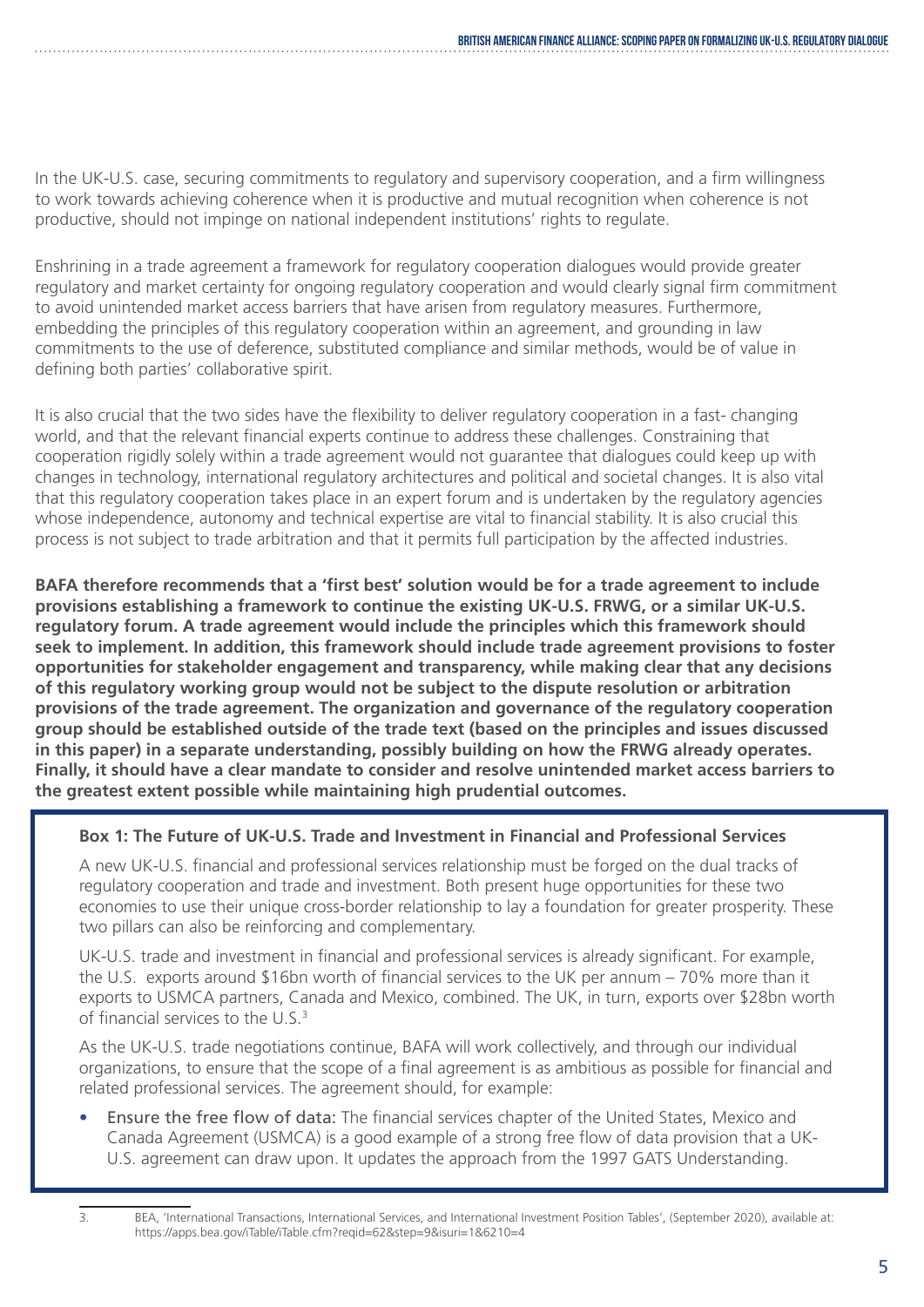- Prohibit data localization measures: The UK and U.S. should prohibit data localization as long as financial institutions provide the access to data to regulators for their regulatory and supervisory purposes. This is especially important in light of the recent European Court of Justice decision in the Schrems II case that invalidated the U.S.-EU Privacy Shield data transfer regime, and the ensuing push from certain privacy regulators across Europe to promote localization.
- Explore deeper regulatory cooperation in FinTech: The UK and U.S. should seek to complement multilateral and other bilateral efforts aimed at promoting cross-border financial technology development and growth, through the Financial Innovation Partnership or other means.
- Deference/substituted compliance: The UK and U.S. should commit to comity in financial services through use of mutual recognition, deference, substituted compliance and similar methods.
- Investment: The agreement should include transparent, stable and predictable rules which guarantee that both parties treat foreign investors fairly. Investors should be allowed to transfer their capital in the U.S. back to the UK and vice versa. Any remaining barriers to foreign investment should be identified and addressed.
- Secure investor protections: Financial institutions must invest abroad to serve customers and clients and, in doing so, make significant investments under the prudential regime of the trading partner. These investments should be protected in a UK-U.S. agreement.
- Provide for effective dispute resolution system: A UK-U.S. agreement should include robust investor protection measures that extend to financial services. Given the complexities of specific sectors of the FRPS industry, the body tasked with adjudicating any dispute should include an individual who is an expert in the field.
- Include an ambitious chapter on digital trade: This should include, for example, prohibitions against customs duties, fees, and other charges in connection with the import or export of digital products transmitted electronically. It should also prohibit application of discriminatory measures to digital products distributed electronically.
- Modernize market access commitments: The negotiators should revisit the standard financial services trade and investment commitments across all modes of services trade, most of which were developed in the early 1990s, and modernize them to maximize the facilitation of financial services trade and investment between our markets.

This list is not exhaustive but provides a flavor of what matters most to BAFA members in driving growth and employment.

It has long been recognized that regulatory inconsistencies, in addition to conventional market access barriers, can inhibit cross-border trade and investment in financial and related professional services. That is why it is important that the trade and regulatory tracks are complementary and inform one another as relations evolve and deepen.

**As set out elsewhere in this paper, BAFA believes the trade agreement should include reference to the establishment of a UK-U.S. financial regulatory cooperation group with the organization and governance established and maintained separately.**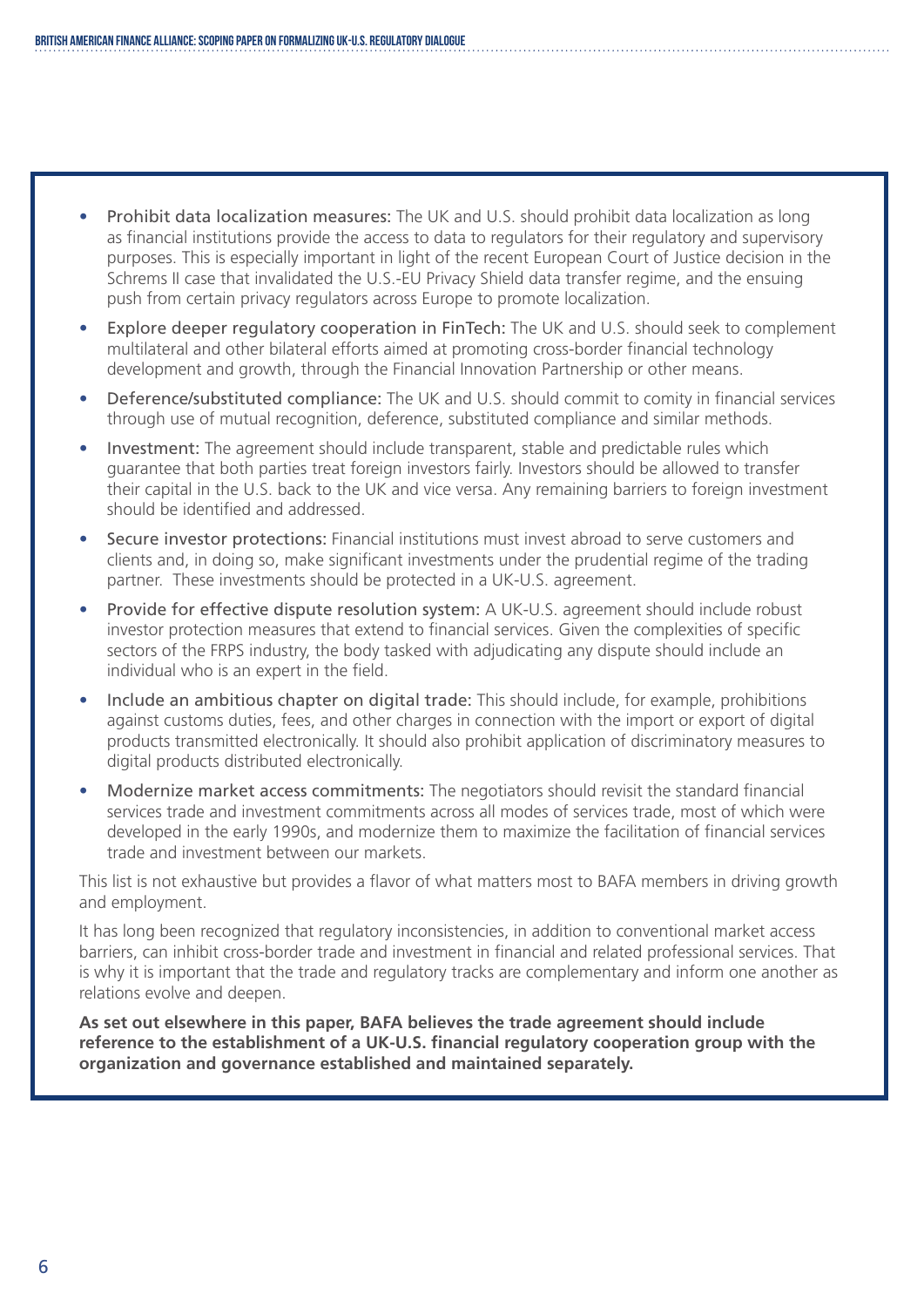## Potential priority areas for the future agenda of the FRWG

In its current guise, the FRWG plays a key role in promoting effective and pragmatic solutions to regulatory challenges. To date, most of these have been 'live' issues created by Brexit. For the FRWG to become a robust regulatory cooperation mechanism necessary for delivering a forward-looking vision for the bilateral relationship, it should consider future or fast evolving issues.

Existing issues include:

- **Market integrity:** UK and U.S. regulators both prioritize enforcement against the abuse of inside information, but the legal basis and scope of the offences of insider dealing differ significantly between the UK and the U.S. The divergence has significant implications for funds: both the EU and the U.S. regimes have potential extra-territorial impact, and fund compliance policies often need to take both regimes into account. Outside the EU, the UK could adopt its own approach to insider dealing. The FRWG could explore whether the UK and U.S. would be willing to work together on this area.
- **Data transfer:** Restrictions on cross-border data-flows threaten the ability of firms in the UK and the U.S. to harness the full potential of transatlantic trade. Both countries share numerous objectives and similarly high ambition in data policy. The FRWG should provide a forum through which a mechanism could be established to permit a financial or professional services firm that is regulated in either jurisdiction to transfer information that is relevant to their licenced activities into and out of that jurisdiction.
- **FinTech:** The traditional prudential model of regulation based on capitalization and liquidity may not be suitable for start-up companies or for other smaller technology companies that facilitate transactions without holding money reserves or providing capital themselves. The UK and U.S. are leaders in FinTech and regulatory fora have a role in taking forward cooperation and innovative solutions in this area. The establishment of the U.S.-UK Financial Innovation Partnership (FIP) in 2019 is a ready-made platform to build on and deepen bilateral engagement on emerging trends in financial services innovation. We support the stated aims of the FIP, including boosting collaboration with the private sector, sharing information and expertise about regulatory practices and promoting growth and innovation.
- **• Cyber security and operational resilience:** As the pace of technology innovation and adoption increases, cyber-attacks are becoming more sophisticated and targeted. For many firms, technology risks and vulnerabilities are heightened through increased use of mobile, social, cloud, and web technologies. Regulators and industry could share insights and learning around protecting the financial and related professional services industry from cyber risks. Industry and regulators could also share insights on their approaches to operational disruptions which have the potential to harm consumers and market participants, threaten firm viability, and cause instability in the financial system. This issue also has potential relevance to the FIP agenda.
- **• Prudential measures:** There are several areas of prudential regulation where the two jurisdictions could explore ways to make standards more compatible so as to remove unnecessary inefficiencies between the two regulatory frameworks. There is notably scope to improve the coherence of stress testing frameworks and internal TLAC levels as well as strengthen cooperation in relation to resolution of cross-border groups. There could also be closer collaboration between the UK and the U.S. on the implementation of the remaining Basel III standards in terms of their calibration and timing. Regulators could also explore options for facilitating cross-border supervisory cooperation.
- **• Unintended market access barriers:** As a highly regulated sector, financial services firms often find that regulatory divergences, or regulations that are not proportionate to the scale of overseas operations can unintentionally bar them competitively operating in a foreign market. Greater regulatory cooperation with an explicit mandate to address regulatory market access barriers and appropriate industry participation could create a best-in-class system for encouraging trade and investment while maintaining high prudential outcomes.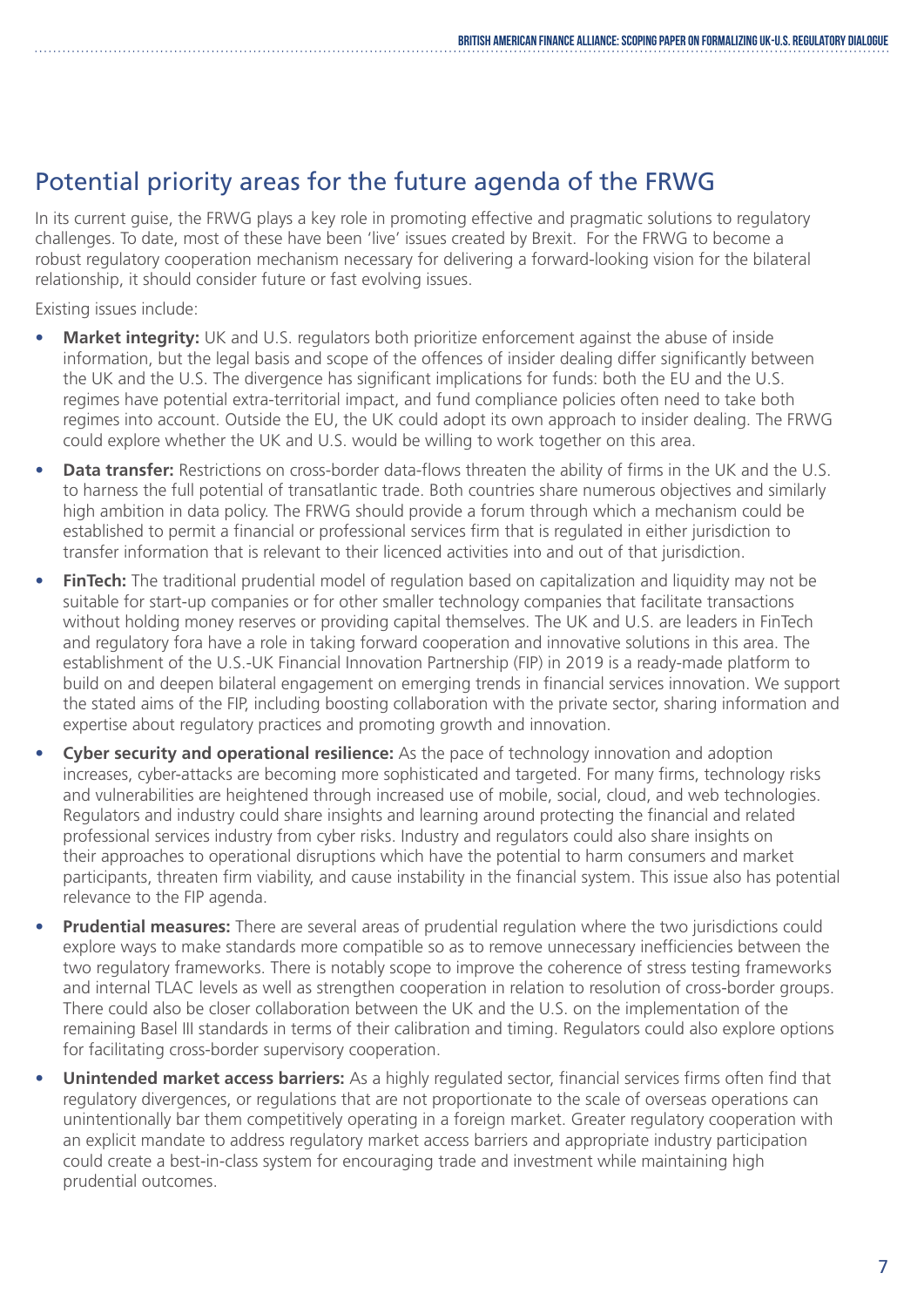FRWG discussions should also consider issues of international scale. These include:

- **• Global financial stability:** Effective cooperation between regulators in different jurisdictions is vital in both delivering financial stability and ensuring that the global financial system can make its full contribution to economic growth through robust flows of cross-border capital formation.
- **• Market fragmentation:** There are several substantial differences between the regulatory frameworks in the UK and the U.S., and regulatory fragmentation between the two leading financial centres inevitably contributes to fragmenting the global financial system as a whole. Conversely, if the two countries work together to develop common standards, global fragmentation would be significantly reversed.
- **• Establishing a level playing field:** G20 Leaders in 2009 resolved to '… take action at the national and international level to raise standards together so that our national authorities implement global standards consistently in a way that ensures a level playing field and avoids fragmentation of markets, protectionism, and regulatory arbitrage'. However, global approaches continue to be undermined by the unilateral and uncoordinated implementation (and extraterritorial application) of rules by individual jurisdictions.
- **• The work and progress of the international standard-setting bodies:** The UK and U.S. should acknowledge the many areas on which they are aligned and, where possible and mutually desirable, present a united front in global standard-setting bodies. Further, at an appropriate time, the development of some form of UK-U.S.-EU trilateral regulatory and supervisory dialogue should be considered.

Other areas that are important for the industry that should be addressed but are not directly under the FRWG purview include:

**• Audit and accounting:** The UK framework is currently undergoing a series of reforms which will affect not only audit firms but also other players in the corporate and financial reporting ecosystem. These reforms emanate from three reviews: the structure of the audit market (by the Competition and Markets Authority); the regulation of the audit market (led by Lord Kingman); the quality and effectiveness of audit (led by Sir Donald Brydon). Taken together, they have the opportunity to increase choice in the listed audit market, incentivise high quality audits (including through the creation of a strong, independent and forward-looking regulator), improve market resilience and strengthen the wider corporate governance framework (including the introduction of a UK equivalent of Sarbanes-Oxley). The UK audit and accounting sector is strongly committed to international standards, both because of the public and market confidence which compliance with them generates and their role in increasing foreign direct investment and promoting cross-border capital market activity. The FRWG provides an opportunity for greater cooperation between the UK and U.S. on accounting and audit matters to promote convergence of standards which will in turn reduce both risk and associated compliance costs for companies subject to both UK and U.S. audit requirements.

There should also be efforts to be creative in including sub-federal issues in bilateral discussions, as well as the inclusion of sub-federal financial regulators where regulation is undertaken at the state level. On certain areas, this will be critical to the success of talks. For example, each U.S. state has its own procurement access conditions and, across FRPS, state-level regulation applies in varying degrees to the insurance, legal and financial services sectors. Addressing regulatory issues between the UK and U.S. will often require action to be taken at both state and federal level.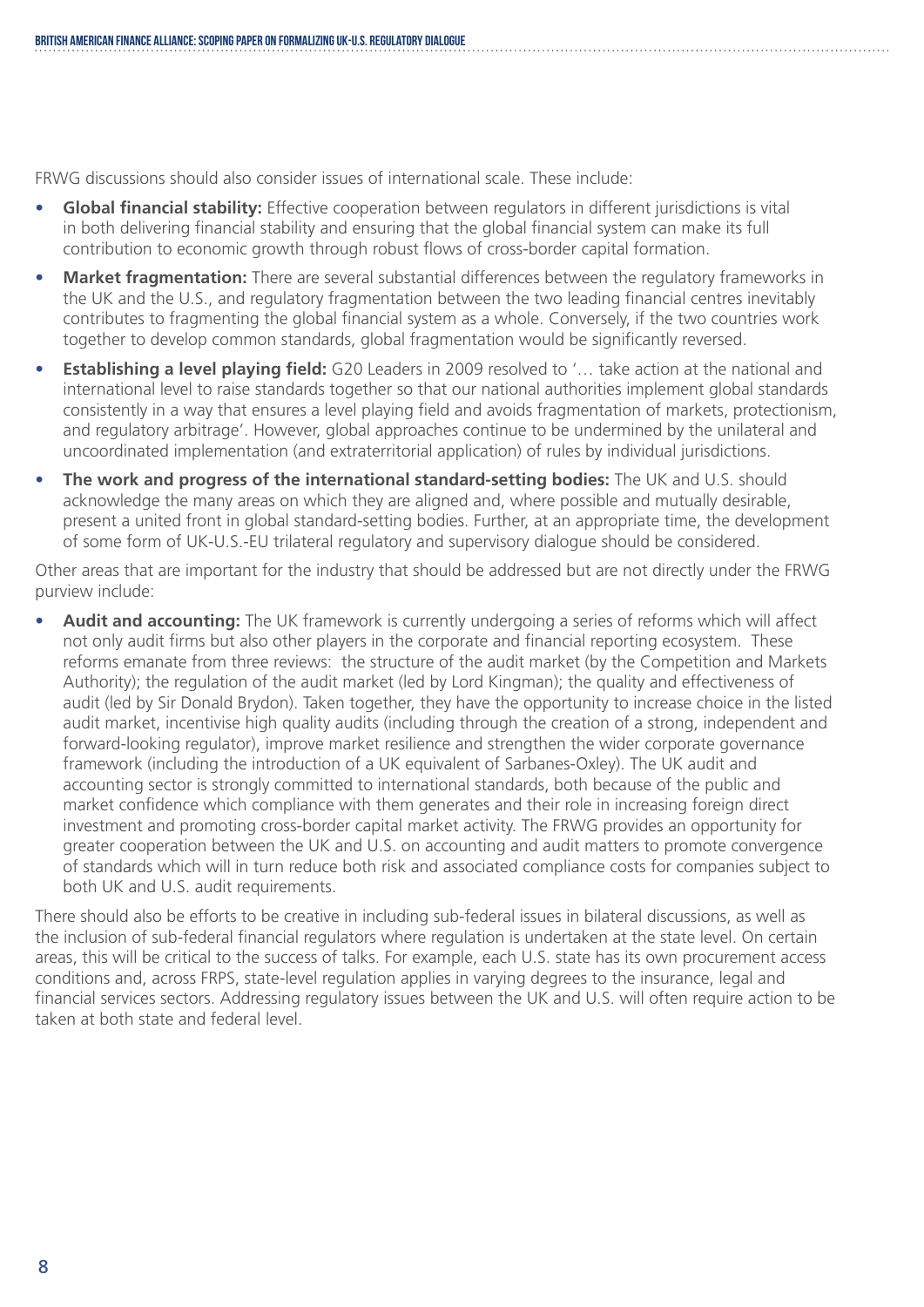## Architecture for dialogue between officials

The FRWG process should be dynamic, working incrementally towards greater integration. This should be underpinned by formal meetings that take place at regular intervals.

BAFA members would welcome the publication of meeting dates well in advance which are shared with key stakeholders. Announcement of the forthcoming year's meetings in December would facilitate longer-term thinking and planning for both officials and private sector representatives, and express a commitment to robust, forward-looking dialogue.4

The FRWG joint statement commits the group to "be used as a platform for furthering financial regulatory cooperation, with the general operational objective to improve transparency, reduce uncertainty, identify potential cross-border implementation issues, work towards avoiding regulatory arbitrage and towards compatibility, as appropriate, of each other's national laws and regulations."

BAFA recognises these as useful general objectives and suggests that setting out explicit goals in specific regulatory areas would help increase the sense of accountability and ensure that issues are followed up and commitments are met. Making public the titles of core members involved in the dialogue, and the departments and agencies they represent for their jurisdiction, would give further structure to the regulatory cooperation process and create a sense of ownership for the FRWG.

Policy and regulatory discussions tend to take place behind closed doors and the contents of these dialogues are only minimally released into the public domain, in some cases several weeks after the meetings. It is understandable that certain issues are sensitive and need to be discussed in private. However, this should not mean that only general level information is made public, as it inhibits effective private sector engagement. BAFA would welcome the sharing more detailed meeting outcomes with the private sector within one week of any formal meeting. A dedicated webpage on both of the treasuries' websites could be a useful way of sharing information.

Open and direct engagement with industry would facilitate identification of cross-border issues in a timely fashion. Although regulatory cooperation has helped to address a number of critical concerns for the industry, these issues often are addressed very late in the decision-making process. Involving industry at an early stage will help regulators to assess any effects of various proposals on market stability and institutions operating in both jurisdictions, and can facilitate development of effective solutions.

## Architecture for dialogue between officials and BAFA

The formalization of procedures related to both the FRWG itself and its dialogue with BAFA will serve to enhance the efficiency of the process and signal an enduring commitment to regulatory cooperation and industry engagement.

We request that BAFA be notified of the next meeting date as soon as it is confirmed and be invited to comment on a draft agenda. This would give BAFA time to consider input as well as propose additional areas of potential focus for the meeting. BAFA could submit its proposals to the FRWG six weeks in advance to give the FRWG time to reflect on the input. A robust mechanism through which BAFA can contribute to UK-U.S. policy and regulatory dialogue will be of mutual benefit to industry and government in both countries. BAFA will provide a unique transatlantic industry perspective and is well-suited to assess whether changes to approach or regulation could have unintended consequences for the functioning of markets or operability of firms.

In those instances where a specific technical topic is to be discussed, it would be beneficial to have a nominated industry representative participate in the meeting. Any industry representative would be subject to appropriate non-disclosure agreements to safeguard the sensitive nature of discussions. An alternative would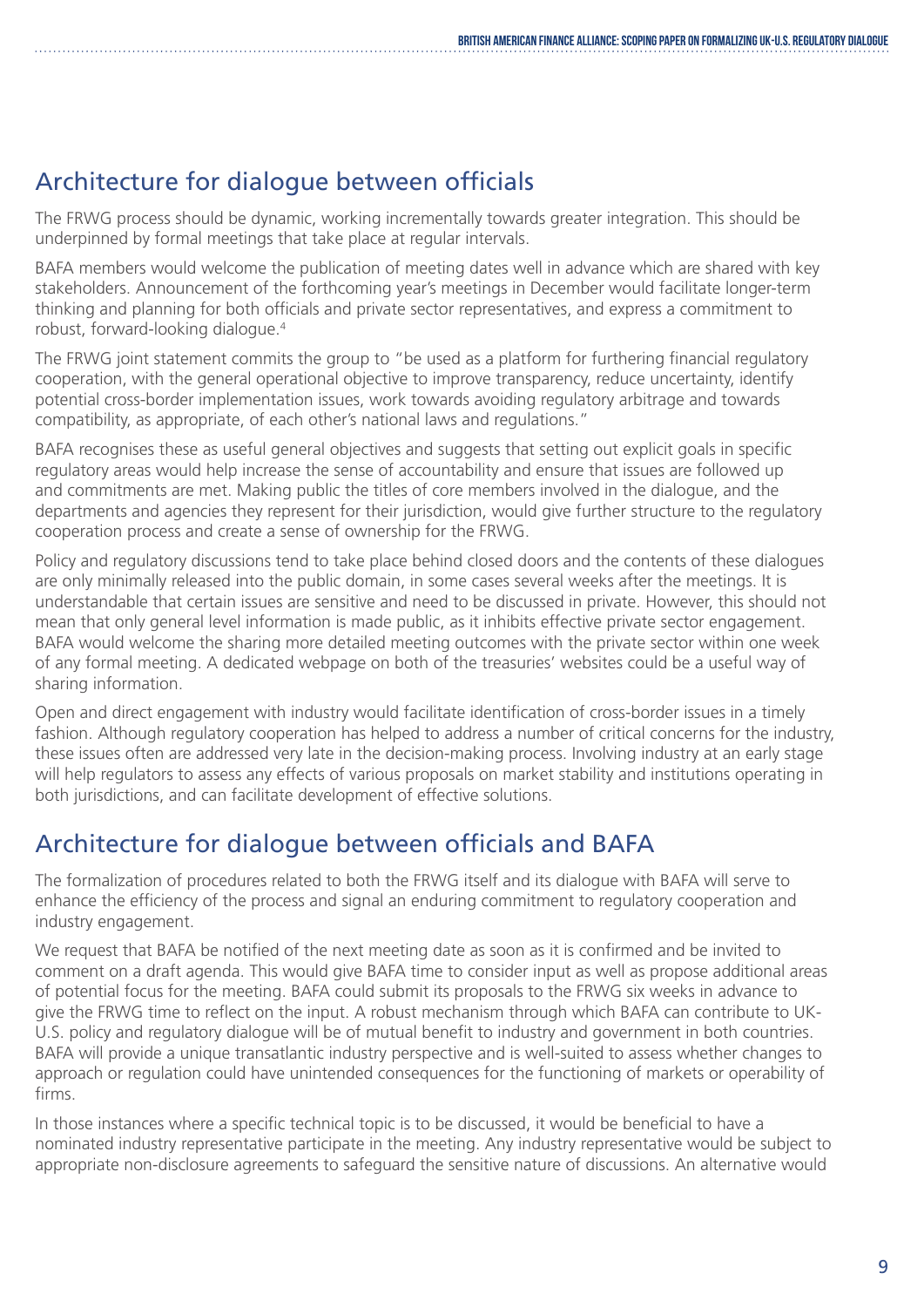be to establish a private sector expert committee that could be consulted on technical issues.

We request that a debriefing for BAFA take place within a week of the FRWG meeting to discuss outcomes in more detail and share thoughts on subsequent steps. Any proposed changes to rules or regulations should be discussed with the financial and related professional services industry and a minimum of 10 weeks given for the industry to consider and respond to any proposed changes.

#### **Box 2: Regulatory cooperation architecture: the virtuous circle**